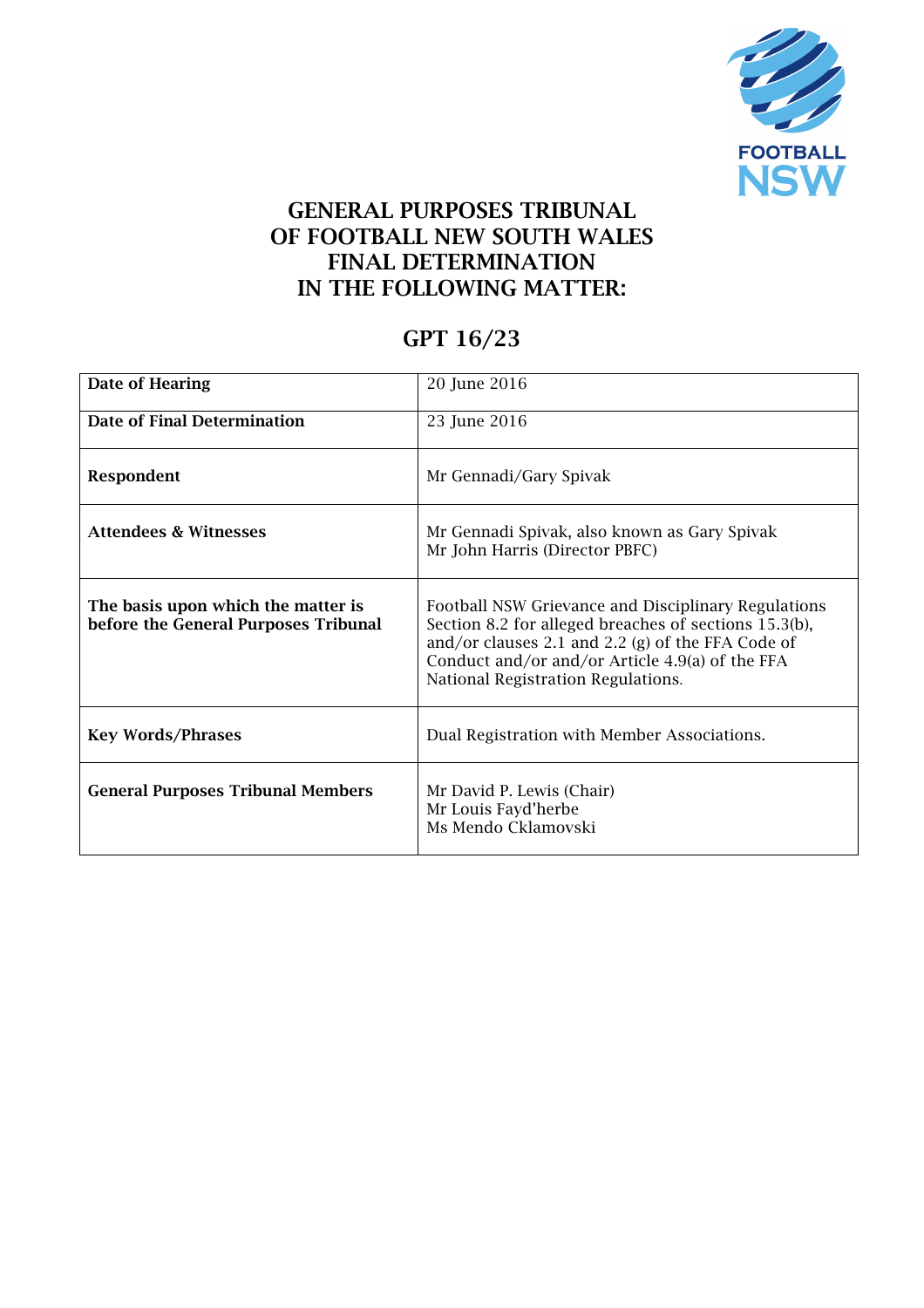#### A. INTRODUCTION

Football NSW has established the following Bodies pursuant to Section 5.1 of the Football NSW Grievance and Disciplinary Regulations ("Regulations"). This matter was determined pursuant to the 2014 Regulations:

The GPT may impose sanctions in accordance with Schedule 3 of the Regulations.

#### B. NOTICE OF CHARGE

FNSW issued a Notice of Charge to the Respondent on 1 June 2016.

The Charge related to the Dual Registration by the Respondent with two different teams – one in the Eastern Suburbs Football Association and the other in the St George Football Association.

The Notice to the Respondent specified the following charges:

#### Charge 1

Alleged breaches of Section 15.3(b) of the Football NSW Grievance and Disciplinary Regulations 2014, Schedule 3 Table C and/or Section 2.1 and 2.2(g) of the FFA Code of Conduct; and/or Article 4.9(a) of the FFA National Registration Regulations.

Football NSW Grievance and Disciplinary Regulations 2014

15.3 Misconduct

*Misconduct shall mean any act or omission by a Member which:* 

*(b) constitutes a breach of the FFA Rules and Regulations;* 

*(d) constitutes a breach of Football NSW Rules and regulations (including these regulations) unless a document contains a provision or provisions for dealing with any breach thereof;* 

Alleged breaches of Clauses 2.1, 2.2 of the FFA Code of Conduct (effective from 1 January 2007) are also relevant to the Charge under Section 15.3(b) and/or (d) of the Football NSW Grievance and Disciplinary Regulations 2014.

*2.1 A Member must not bring FFA or the game of football into Disrepute.*

*Without limiting the generality of clause 2.1, a Member will be taken as having brought football into Disrepute if any of the following occurs:*

*2.2(g) forgery and falsification, including creation of a false document, forgery of a document or signature, the making of a false claim or providing inaccurate or false information on a prescribed form;*

*2.2(k) any other conduct, behaviour or statement that materially injures the reputation and goodwill of FFA or football generally.* 

#### Article 4.9(a) of the FFA National Registration Regulations

#### *4.9 Prohibition on Dual Registration*

- *(a) A Player can be registered with only one Club in each form of the game at a time.*
- *(b) A Player registered with FFA can play only for the Club (in the relevant form of the game) nominated on the Prescribed Form unless the Player is playing:*

*(i) for a Representative Team;* 

- *(ii) for a schools team that is not a Club;*
- *(iii) in a benefit, testimonial or charity match if that Player has written special permission from FFA or a Member Federation as the case requires;*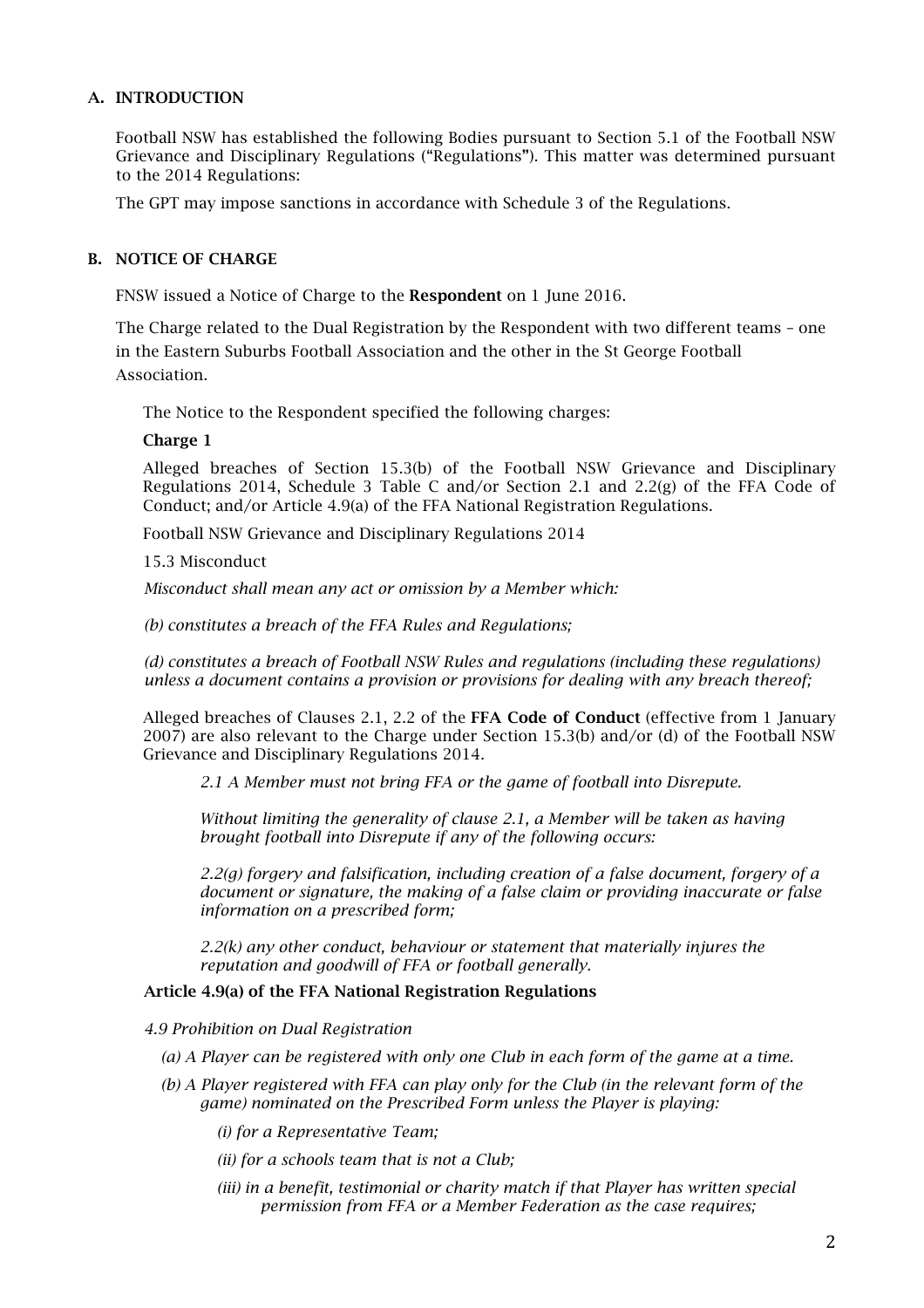- *(iv) in a trial match provided the Player has the written permission of his or her Club and plays in no more than 2 trial matches or such other number of matches as may be specified in Competition Rules; or*
- *(v) any other exceptional circumstances approved by FFA in its absolute discretion, including the nature and extent of injuries, suspension or Representative Team call ups, or a National League Player needing to maintain fitness when a National League is out of season.*
- *(c) A Player may be registered for a maximum of three Clubs in each form of the game during a Season. During this period, the Player is only eligible to play in Matches for two Clubs in each form of the game.*
- *(d) If the Player plays in a National League, the different Season timings of the Competitions that the Player is seeking to register for will be taken into consideration.*
- *(e) A Replacement Player for a National League Club or a National League Player on loan to a Club or Institute (in accordance with the relevant Competition Rules) must be registered with the new Club (and not its parent Club).*

The **Respondent** allegedly engaged in conduct that:

 *constituted a breach of the FNSW and FFA Rules and Regulations; was unsportsmanlike or unprofessional; brought or may have brought football and/or Football NSW into disrepute and/or damaged the reputation and goodwill of the game.* 

#### Relevant Conduct

The relevant conduct alleged exhibited by the Respondent was as follows:

On 24 March 2015, the Participant (Gennadi Spivak) registered to play Football with Pagewood Botany FC in the Eastern Suburbs Football Association. The Participant used the Football Federation Australia Registration Number 80390958, the name, "Gennadi Spivak", the date of birth, "11 January 1967" and the address, "Park Pde Pagewood". The email address used to register was pbfc\_admin@optusnet.com.au. – this is the club contact email address of Pagewood Botany FC Club.

On 29 March 2015, the Participant registered to play Football with Hurstville City Minotaurs SC in the St George Football Association. The Participant created a new Football Federation Australia profile which had the Registration Number 80454267 and he used the name, "Gary Spivak", the date of birth, "11 January 1967" and the address, "7 Orbell St Kingsgrove". The email address used to register was petersarikakis@bigpond.com – this is the club contact email address of Hurstville City Minotaurs SC.

#### C. THE HEARING

The Respondent produced a Notice of Response dated 8 June 2016 and entered the following plea: *"I am pleading GUILTY to the charge and I accept the report(s) attached to the Notice of Charge."*

Mr John Harris, Solicitor and Director PBFC represented the Respondent.

Mr Spivak, the Respondent, gave evidence that after he registered for the Pagewood Club in early 2015 he was approached by representatives of Hurstville City Minotaurs SC and asked him to also register for their team. He admitted that he was a good player and that he was playing with both Over 45 teams for both clubs in 2015.

The Respondent was asked how he registered on the MyFootballClub website for the Hurstville City Minotaurs SC. He noted that he did not and that they created that registration for him under a different variation of his name. He further claimed that the unnamed Hurstville City Minotaurs SC representative was aware that he had a New Zealand driver's licence and that he provided that document to that person and then this was used to create a second FFA registration under the name Gary Spivak, the name on his NZ licence.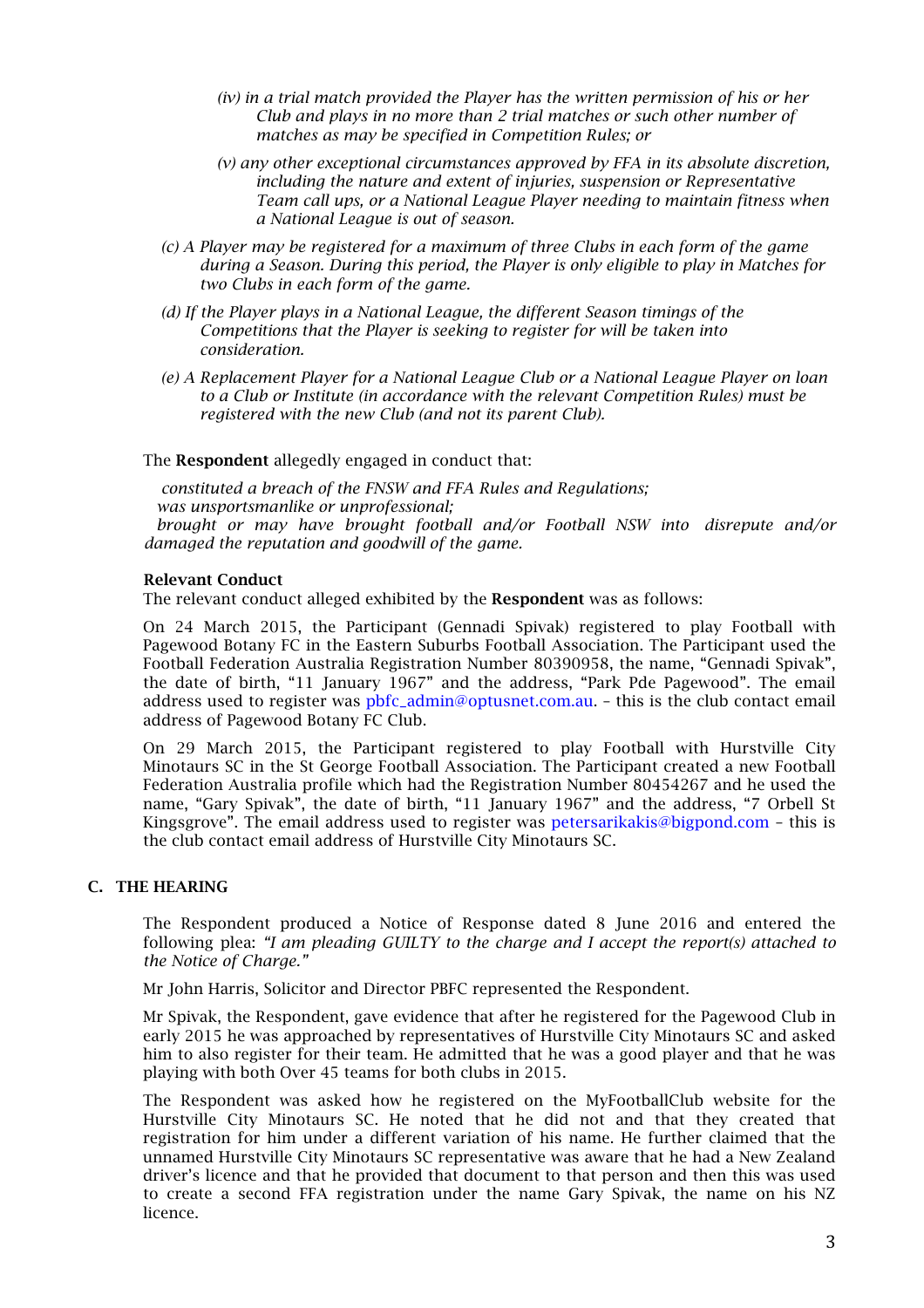The Respondent was shown a copy of the MyFootballClub registration Terms and Conditions. This document contains the following warranties:

#### *MyFootballClub Registration Terms and Conditions:*

*By registering with FFA using the FFA Registration System (MyFootballClub) you (the Member) (or, if the Member is under 18 years of age, the Member's parent or legal guardian):* 

*1. warrant that the information provided is current and correct;* 

*2. agree to comply with FFA Statutes, including the National Registration Regulations, National Code of Conduct, National Disciplinary Regulations and Grievance Resolution Regulations, copies of which are available on www.footballaustralia.com.au or on request;* 

*3. agree to comply with the Laws of the Game and the Competition Administrator's Competition Rules;* 

There are many more warranties that a registrant must attest to on completing an application.

The Respondent claimed that he did NOT complete the registration process on MyFootballClub for Hurstville City Minotaurs SC as all he did was to provide his NZ details to that Club and they completed the online application. It was clear that his evidence was that he did not directly make the false declaration under the MyFootballClub Terms and Conditions for the second of his registrations.

#### D. BACKGROUND, SUBMISSIONS & EVIDENCE

The Respondent's dual registration only came to light when amazingly both his teams, Over 45s Pagewood and Over 45s Hurstville City Minotaurs, were scheduled to meet in the FNSW Champions of Champions grand final in October 2015.

In a letter to FNSW dated 23 October 2015, Pagewood Botany FC noted the following:

*"2. The Pagewood club has been aware of the possibility of dual registration of the player since 20 October 2015 and immediately stood the player down. The Pagewood club became aware of the fact of possible dual registration after comments were made by players/representatives of the Hurstville Minotaurs Club following their recent disqualification from the Over 45 Champion of Champions competition. We were also advised at that time that the matter was being referred to Football NSW. Accordingly this is our explanation for not bringing it to the authorities' attention promptly as we understood a complaint had been made to Football NSW."*

#### And further:

- *5. "We were recently advised by the player that his games with the Hurstville Minotaurs were on a Friday night. His explanation, whilst unacceptable to*  us, was that he wanted to play more football. We note that the different *game days is why we were unaware of the dual registration.*
- *6. Our Club and its players had no previous knowledge of the player's dual registration.*

*We believe that the Club has acted in good faith but has been intentionally misled by the player."*

In summary the Respondent claimed that:

1. He was approached by an unidentified representative of Hurstville City Minotaurs SC after he had registered with Pagewood and urged to dual register with that team.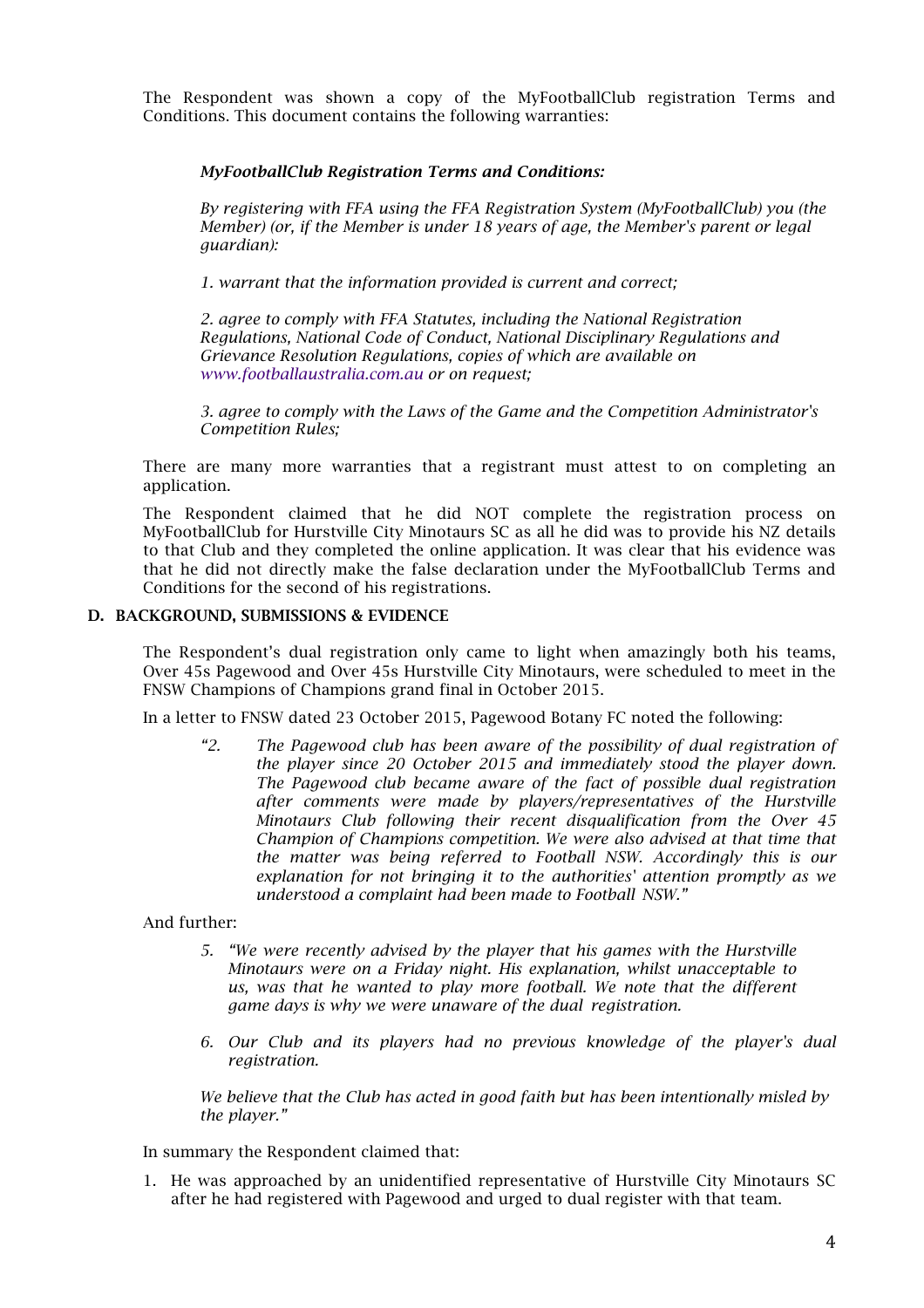- 2. That representative told him that he was permitted to do so however also advised him not to tell anyone.
- 3. Further, that representative wished to use the Respondent's New Zealand driver's licence for identification and the first name 'Gary' instead of 'Gennadi'.
- 4. The Respondent did not complete the second registration details on MyFootballClub and this was attended to by Hurstville City Minotaurs SC.
- 5. The Respondent merely wished to play more football and therefore this offer was attractive to him.

#### E. CONSIDERATION & DETERMINATIONS

It was clear that either the Respondent was aware that this dual registration was not permitted or that he simply failed to make the appropriate inquiries in relation to the proposal from Hurstville City Minotaurs SC. On his own evidence he stated that he asked a few times whether this was permitted and notwithstanding that he was told that it was he cannot seriously claim that he had no idea given that he was told not to discuss this with anyone coupled with his knowledge of the obvious acts of Hurstville City Minotaurs SC to conceal his identity by use of a different name and identity documents.

He cannot absolve himself of the requirement to ensure that he did not participate in an act of what constitutes fraud and a breach of the FFA Statutes merely by ignoring the facts.

The Tribunal was aware that the Respondent had been a member of the Bondi United Club from at least 2005 through 2014 in the Eastern Suburbs Football Association and must have been aware of the rules of that Association given his lengthy experience in football.

Back in 2005 ESSFA, as it then was, and the St George SA had regulations that expressly disentitled dual registration.

The Tribunal takes note of the decision in [2006] AUESFA 1, a decision of the ESSFA Judiciary Committee right on point dealing with Dual Registration involving a False Declaration on an ESSFA registration form.

In that matter the ESSFA Judiciary found:

*The players completed their St George SA Registration Forms in a manner that was deceitful in that they did not list their current club, Glebe Wanderers, and merely listed their UK clubs. In Mr AD's case he even included the year as 2004, clearly*  incorrect as in that year he was registered to Glebe. Mr NW declared in his Form that *he last played in 2000 thereby omitting his registration with Glebe and asserting that he had not played in a league since that year.* 

*These two players claimed that they thought this form only dealt with teams in the current Association. The Judiciary Committee cannot accept that evidence as if this*  was really their belief their forms would have included reference to their current *registration with Glebe Wanders.* 

*The Judiciary Committee advised the players that making a false declaration in any form is a serious matter and that they should pay close attention to the terms of any declaration in the future. The Judiciary Committee also drew the players' attention to the declaration in both forms to the effect that they agreed to abide by the rules of each Association. The players claimed that ignorance of these rules was justified, however the Judiciary Committee noted that it was their obligation to seek out these rules to ensure that they complied with them.* 

*The Judiciary Committee is satisfied that this was not an attempt by the players to totally conceal their identity as they have used their correct names. However, either by omission (in the case of Mr AR) or wilful deceit in the case of Messrs AD and NW, they attempted to hide the fact that they were also registered with another club in another association.* 

In that matter the Respondents were all suspended for four (4) Fixtures.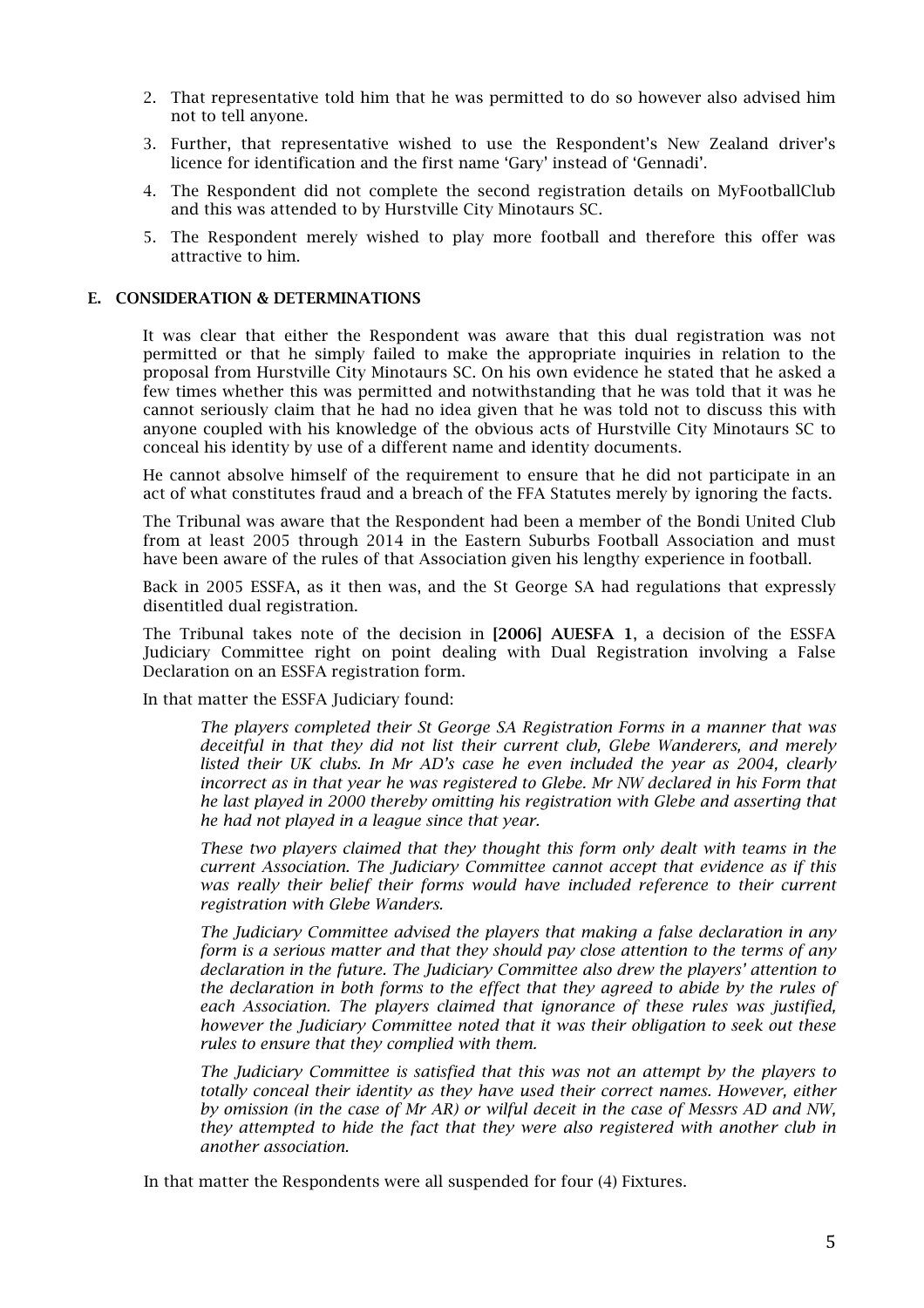#### F. FINDINGS

The Tribunal finds the Respondent, Mr Gennadi Spivak, GUILTY of the charge.

The Respondent pleaded GUILTY to the Charge at the first opportunity in October 2015.

The Respondent admitted that he knew something was wrong yet made no attempt to inquire whether his actions were permitted.

The Tribunal determined that this was a very serious offence as it involved fraud by the Respondent albeit at the instigation of the Hurstville City Minotaurs SC.

The Tribunal found that the Pagewood Botany Football Club had no prior knowledge of this matter and that they acted quickly and responsibly once it became clear that the Respondent was in breach of FFA Statutes.

#### G. SANCTIONS

The Tribunal imposed the following sanction on the Respondent under Table C, Number 3 – Other Offences by Participants: *"Bringing the game into Disrepute".*

The Minimum Sanction for this offence is six (6) matches. Given the length of time it has taken to bring this matter to the Tribunal and the early guilty plea, four (4) matches of this sanction are suspended.

The Respondent is suspended for two (2) Fixtures for the offence under the Charge from all Football related activities, including spectating and coaching. This reduced suspension has been imposed based on the age of the Respondent as well as the time taken by FNSW to bring the Charge before the Tribunal.

For the purposes of clarification, in accordance with section 14.4(g) of the 2014 Regulations: *"A Participant must serve the Suspension in the same age-grade for which he or she received that Suspension and will not be eligible to participate in any Fixture until that Suspension is served in full."*

The Respondent is to submit a detailed written report setting out the circumstances of the approach to dual register by the Hurstville City Minotaurs SC to the Respondent.

The Tribunal determined that the Respondent also pay the costs of the Tribunal processes as determined by FNSW.

Aggrieved parties to a determination of the FNSW General Purposes Tribunal may lodge an appeal to the FNSW Appeals Tribunal in accordance with articles 8.6 and 9.2 of the FNSW Grievance and Disciplinary Regulations. Any appeal must be submitted on the Notice of Appeal form (Prescribed Form 13) to **tribunal@footballnsw.com.au** with the relevant Application Fee (\$750) within seven (7) working days of the Final Determination of the GPT being sent to the Club.

David P. Lewis Chairman 23 June 2016